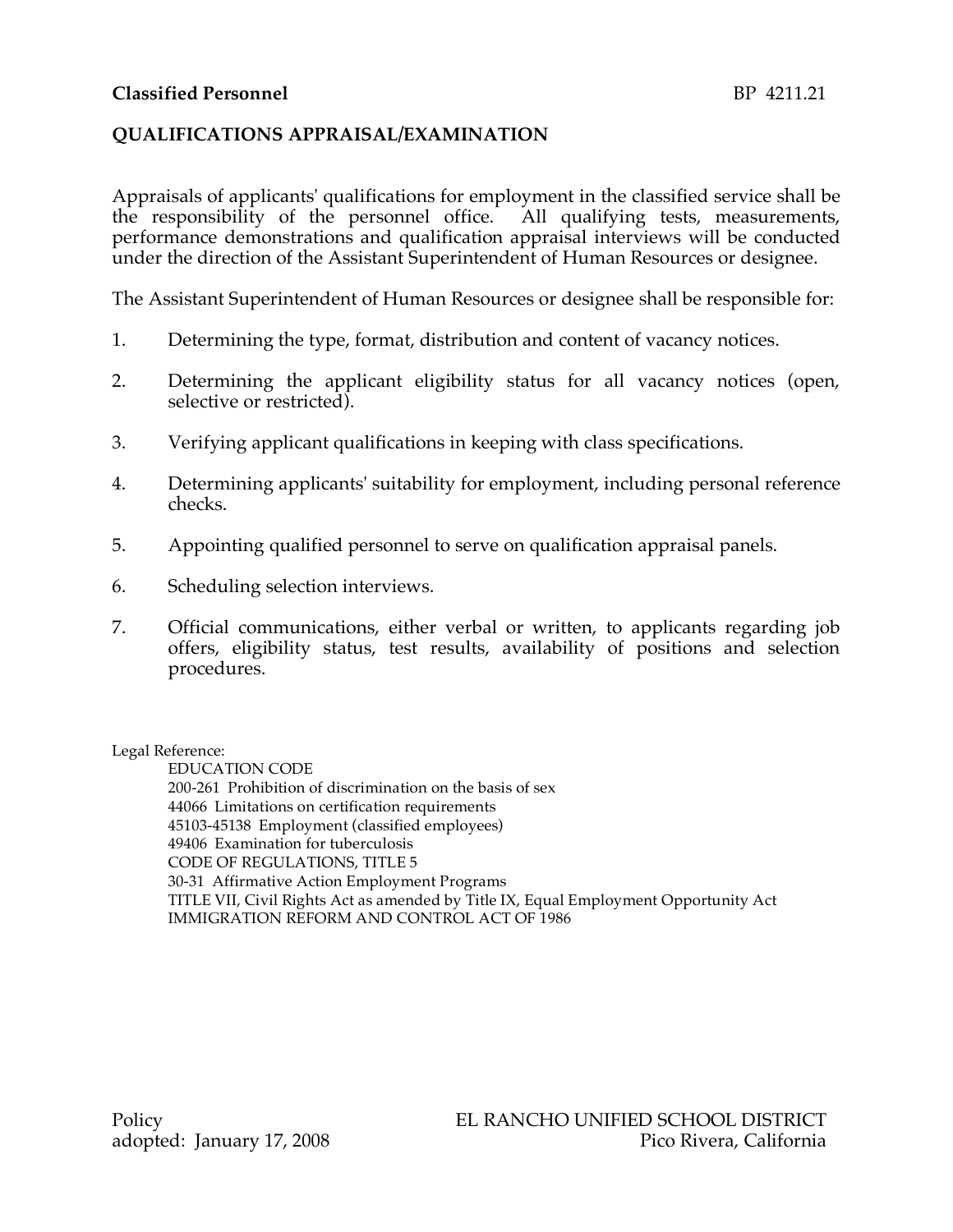### **Classified Personnel AR 4211.21** (a)

### **QUALIFICATIONS APPRAISAL/EXAMINATION**

## **When Held**

Whenever it is necessary to fill existent or anticipated vacancies in the service and an appropriate eligibility list does not exist as determined by the classified personnel office, or whenever an old eligibility list is about to be abolished in accordance with these regulations, the Assistant Superintendent of Human Resources may direct the holding of an examination to provide eligibles.

### **Who May Compete**

Examinations for positions in the classified service shall be open to all applicants who meet the preliminary requirements provided by these regulations and job specifications.

#### **Applicants to Present Permit Cards**

Each applicant whose application has been approved shall be notified a reasonable time in advance of the time and place of the examination and such notice shall be the applicant's authorization to take the examination. No candidate may be admitted to any examination without such authorization or other satisfactory evidence of having filed an acceptable application.

#### **Character of Examinations**

Examinations shall consist of test parts, which relate to job performance and may be written or oral or in form of a practical demonstration of skill and ability or any combination of these. Any investigation of education, experience, character, or identity, and test of technical knowledge, manual skill, or physical and mental fitness, which in the judgment of the Assistant Superintendent of Human Resources serves to this end, may be employed.

At least two members shall comprise the oral board to evaluate the candidate's general fitness for employment in the class and the entire proceeding shall be electronically recorded. When the board is to evaluate technical knowledge and skills, at least two members of the board shall be technically qualified in the specified occupational area.

The Assistant Superintendent of Human Resources shall retain examination papers including the rating sheets from each member of the oral board, for each candidate for a period of 90 days after certification of an eligibility list.

1. District personnel within the first and second level of direct and indirect supervision may not serve on qualification appraisal panels, except when a particular position or classification presents special recruitment or selection problems which necessitate the use of timely qualifications appraisal techniques or which require the technical expertise of supervisory personnel to appropriately appraise applicants' qualifications. Personnel services staff may serve on any qualifications appraisal panel.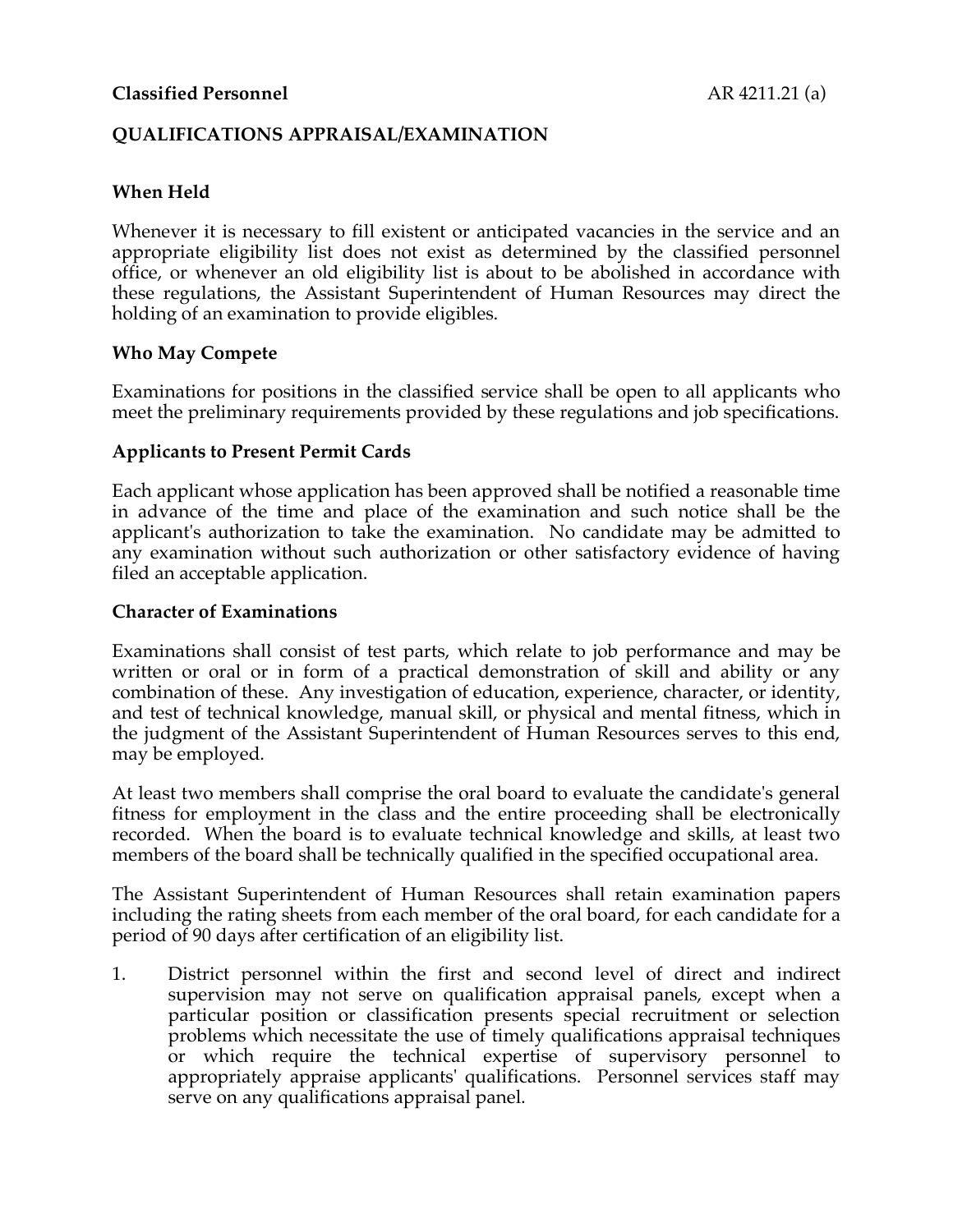# **QUALIFICATIONS APPRAISAL/EXAMINATION** (continued)

2. Members of the Governing Board shall not serve on an oral board in the district.

### **Open and Promotional Examinations**

- 1. The examination to fill positions at or above the level of Chief Business Officer will be conducted on an open and promotional basis. All permanent classified and certificated employees meeting the minimum requirements shall be eligible to compete in the examination as promotional candidates with seniority credits.
- 2. Promotional examinations shall be restricted to permanent employees of the district as well as employees who have been laid off who meet the prescribed qualifications of the class. Seniority credit shall be added to the final passing scores of permanent district employees in the amount of 1/2 of one point for each year of service completed, not to exceed a total of five points, and a maximum of five additional points for Appraisal of Promotability may be added to the qualifying score. Ten and 11-month employees would receive full credit for each year completed.
- 3. On promotional examinations the Appraisal of Promotability shall be based on an evaluation of records in district service as of the last day for filing applications and of efficiency and character in relation to the class of position for which the examination is being given. The score received on the Appraisal of Promotability shall be weighted at 20 percent of the total weights in the examination.
- 4. Eligibility for taking promotional examinations will be established as follows:
	- a. Persons having the required amount of service.
	- b. Persons meeting the minimum qualifications of education, training and experience, as required by the job specification.
	- c. Applicants shall be eligible to compete in a promotional examination only if his/her record of performance prior to date of examination is satisfactory.

All examination papers shall be weighted under the direction of the Assistant Superintendent of Human Resources.

#### **Continuous Examinations**

When there is a lack of eligibles to fill vacancies, the Assistant Superintendent of Human Resources may authorize recruitment by continuous testing, either promotional or open or both. Qualified candidates may be placed on the eligibility lists whenever they receive qualifying scores.